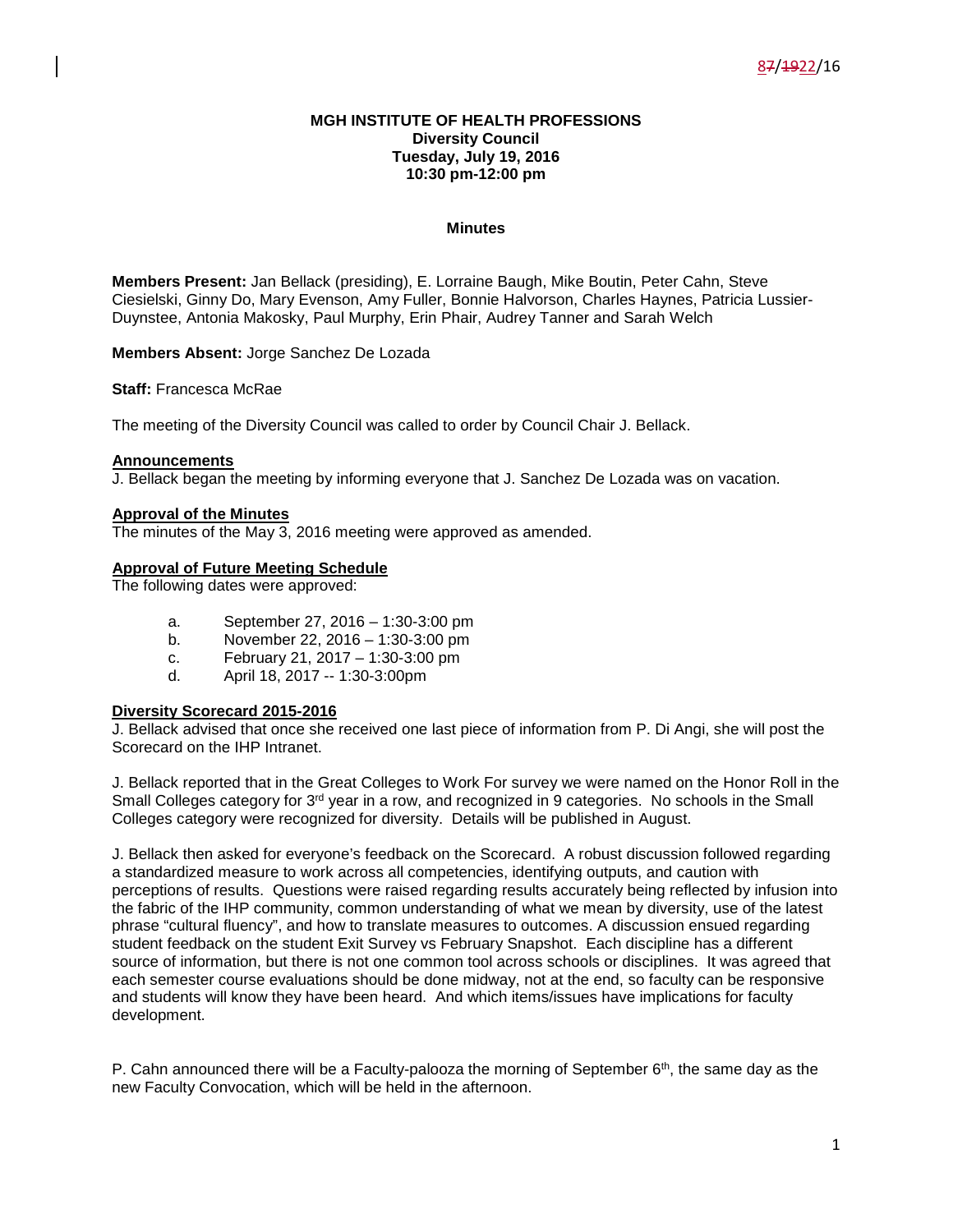Also, there was discussion surrounding difficult conversations, whether related to school or the violence currently happening across the country. J. Bellack reported she and other leaders (A. Johnson, C. Locke, E. Phair, K. Kearns) had met with a student group last week, and she, along with E. Phair, K. Kearns, and C. Locke, is drafting a response to concerns raised by the students.

J. Bellack advised all to read a Boston Globe article reporting on MIT and the freedom they are giving to their bloggers, especially relating to race.

J. Bellack reported that she had received an e-mail from C. Locke regarding a webinar "Moving Beyond Civility" scheduled for September 27<sup>th</sup>. As this is the next scheduled Diversity Council meeting, it was suggested that all attend the webinar, and then have the meeting afterwards, to include a discussion of the webinar.

It was suggested that we revisit our commitment statements as it has been 3 years. And that perhaps a Task Force should be established to review.

# **OHANA Meeting Highlights**

A. Makosky reported on her recent invitation to meet with Ohana as a faculty advisor, and that she had their approval to share the attached highlights. There was a discussion of using a buddy system when having difficulty speaking up, lack of case studies that reflect the broad range of patient diversity, putting some questions related to diversity in mid-term course evaluations, and vehicles for sharing information (index cards and D2L). It was suggested to identify 3 students to sit on the Diversity Council, as in the past the hectic schedules of students resulted in inconsistent attendance.

M. Boutin was asked about the SHRS first generation student gathering. Something was tapped into regarding women students with a military parent, immigrants, Latinas. One Latina student expressed her amazement when she saw white students there, noting that she assumed no white students would also be first generation. M. Boutin is working on another gathering to broaden the conversation to include non-first generational faculty and students.

### **Climate Survey through Indiana University – Culturally Engaging Campus Environments**

J. Bellack stated that 3 years is too long between surveys given that our student population turns over every 1 to 3 years. An extensive, balanced discussion ensued regarding using Indiana University's Culturally Engaging Campus Environments (CECE) Model of College Success Survey. Suggestions included starting this Fall with students who came in a year ago, using the survey at the end of every first year experience, with some relevant customizations. However, concern was expressed as to whether this tool is better and is it worth scrapping what we used 2 years ago. Other concerns raised were the possibility of losing interim info when changing tools, the reality of survey fatigue, which can make the information unreliable, brainstorming ways to make participation more desirable, and the need to ensure that we find out how we compare, with access to benchmarks, when participating in the CECE survey. It was pointed out that CECE is aimed at students, but our current tool is broader. J. Bellack suggested reviewing in advance of the September meeting the tool we used before, and then discuss to determine the best option. J. Bellack will investigate the cost of the survey and distribute materials in advance.

# **2016-2017 Strategic Priorities for Diversity and Inclusion**

J. Bellack again posed the question : question: during the coming year what 3 or4 things should the Council focus on, what are the most important actions? Four topics were agreed upon:

- Diversity and Cultural Competence Commitment statements to form a task force to review the Commitment to Diversity web page, including the commitment statements and recommend revisions and additions.
- Rapid Response Team to assemble a team that can be mobilized in response to racial and violent incidents, and identify/plan opportunities for the IHP commmunitycommunity to gather for conversation, support, and appropriate response/action, in light of the many racial and social justice incidents occurring across the country and in the world. Diversity Council Presence/Impact within the IHP Community – to develop ways to more fully engage the IHP